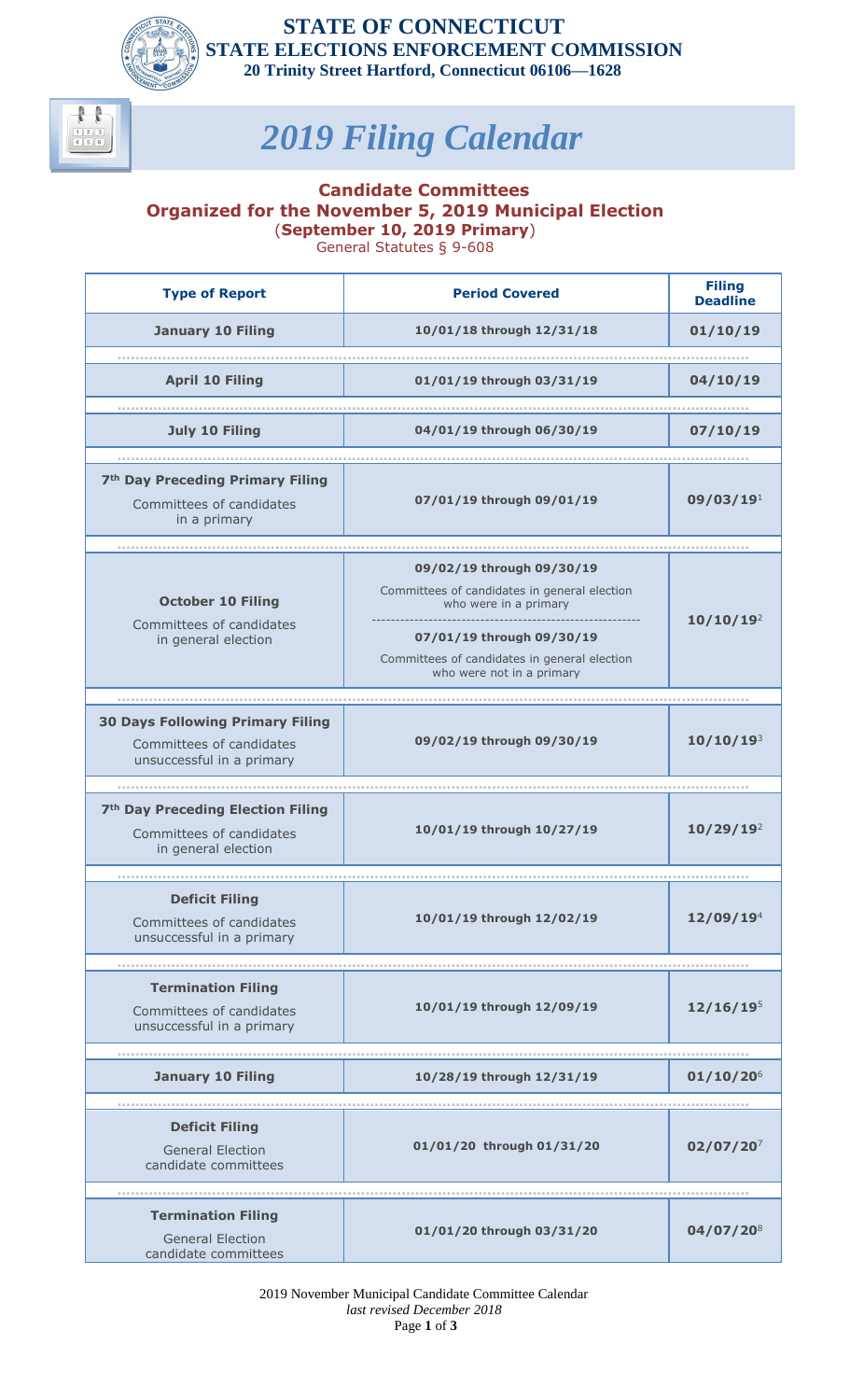**Which Form to File**: Committees may use the "Short Form Campaign Finance Disclosure Statement" (SEEC Form 21) when they have not received funds or made or incurred expenditures in excess of \$1,000 from their inception through the close of the reporting period covered by the statement and have not previously filed an "Itemized Campaign Finance Disclosure Statement" (SEEC Form 20). Otherwise, they must use the SEEC Form 20. Committees should keep in mind that if they opt to file SEEC Form 21's, they will still be required to report *all* activity since inception if and when they receive contributions or make expenditures exceeding the \$1,000 threshold. Reaching the threshold triggers the requirement to file an itemized statement (a "long form" SEEC Form 20).

**Type of Report**: The "Type of Report" corresponds to the financial disclosure reports required by General Statutes § 9-608 (a).

**Period Covered**: The "Period Covered" means the dates for which the committee must report all of its financial activity. The period covered must include the financial activity of the committee beginning the first day not included on the last filed financial disclosure statement and must be complete through 11:59 p.m. of the date of the last day covered. For example, the April 10 filing covers all activity starting at 12:00 a.m. on January 1 and ending at 11:59 p.m. on March 31. If the committee came into existence after the beginning of the period covered by the statement, then the period covered must begin on the date the committee first received funds, the date the committee first made or incurred expenditures, or the date the committee registered (whichever is earliest). Also, if the "Short Form Campaign Finance Disclosure Statement" (SEEC Form 21) was previously used, then the committee's first filed itemized statement (SEEC Form 20) must cover a period that begins with the committee's date of inception as the start date.

**Filing Deadline**: The "Filing Deadline" is the last date on which the committee treasurer may submit his or her disclosure filing. In addition, the disclosure filing *may not be submitted or received* on or before the last day in the period covered. For example, the April 10 filing may not be submitted or received on March 31 or earlier, since it must cover the period ending on March 31. The earliest this report may be submitted or received is April 1. Statements filed after the applicable deadline of the filing period will be subject to a mandatory \$100 late fee.

**When and Where to File**: All candidate committees of candidates running for municipal office file disclosure statements with their local town clerk. Statements are considered timely filed if they are either postmarked by the United States Postal Service on or before the required filing deadline date or delivered by hand to the town clerk by the close of business on or before the required filing deadline date. You should contact the town clerk's office to find out its business hours.

**NOTE**: Self-funded candidates who have filed a 1B exemption (and therefore do not have a candidate committee) and have made or incurred expenditures over \$1,000 in the aggregate file the SEEC Form 23 in accordance with the same schedule as that of a candidate committee.

**NOTE: Candidate committees of candidates who never make it onto the ballot but remain open are required to file all quarterly reports and submit deficit filings or a termination filing, as the case may be, in accordance with footnotes 7 and 8. Please call the Commission if you need further guidance.**

## **Footnotes:**

- 1. Only committees of candidates in a primary must file on this date.
- 2. A candidate committee of an unsuccessful candidate in the primary whose name is not eligible to appear on the general election ballot is not required to file this statement.
- 3. Any committee of an unsuccessful candidate in the primary that has eliminated any deficit or distributed any surplus may terminate at or before this time by filing a Termination Report in lieu of this report. While the 30 days following the primary filing is technically required of all primary participants, candidates who were successful in the primary will have covered the relevant period in their October quarterly statement and therefore do not have to file this statement.
- 4. The committee of a candidate who was not successful in the primary, which still has a deficit as of December 9, 2019 (the 90th day following the September 10, 2019 primary) must file this report, and must thereafter file a Deficit Report on the 7th day of each month in which there was either an increase or decrease of more than \$500 as of the last day of the month preceding the filing measured against the amount of the deficit reported on the last Deficit Report. A Termination Report may be filed in lieu of a Deficit Report if the deficit has been erased and any surplus has been distributed by the last day of the month preceding the filing of a Termination Report.